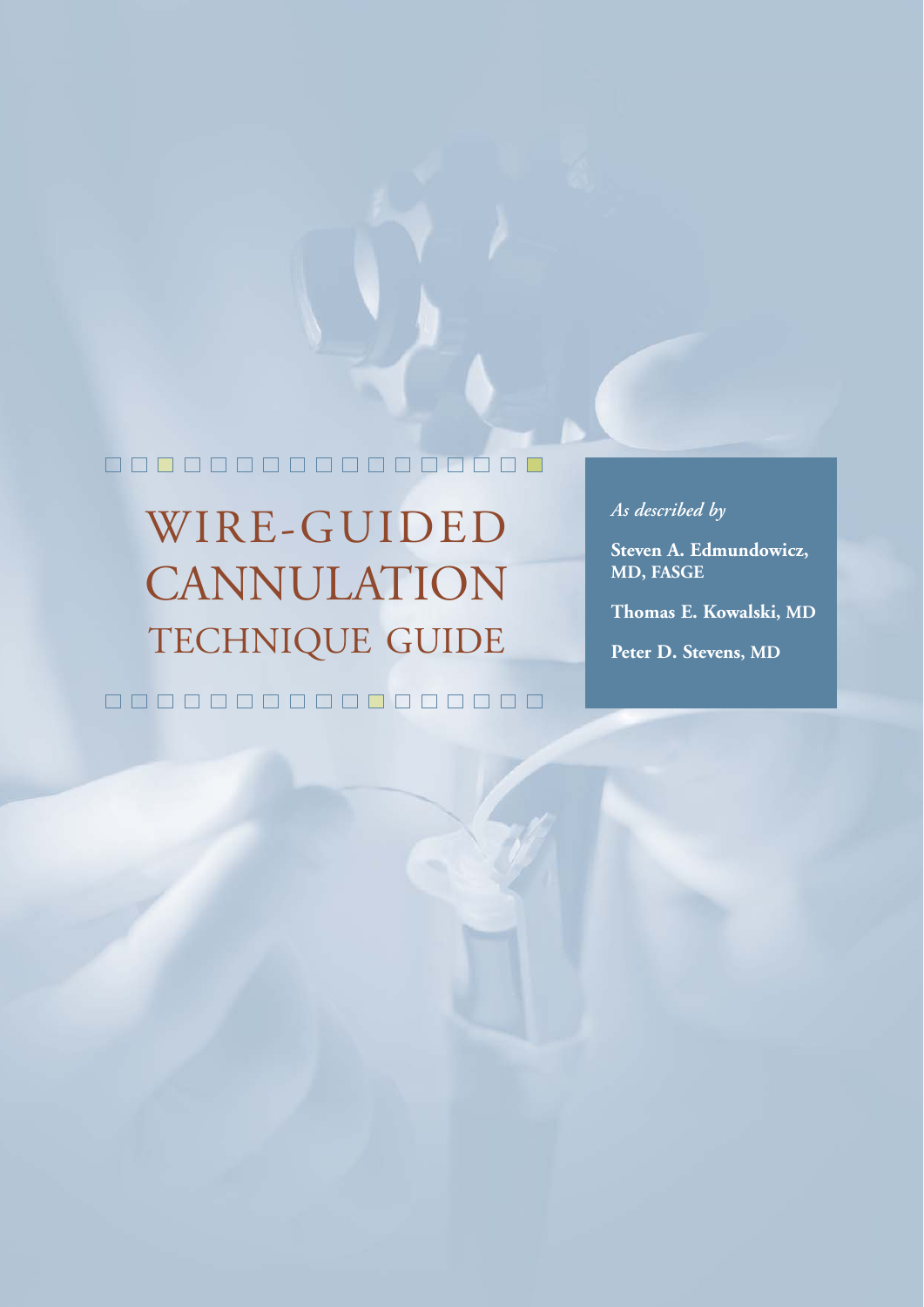#### Dear Colleagues:

Cannulation is the initial step in all diagnostic and therapeutic Endoscopic Retrograde Cholangiography and Pancreatography (ERCP). It can be a major hurdle for individuals performing this procedure. While reported success rates for cannulation are very high, even experts encounter difficult and sometimes unsuccessful cannulation attempts.

Technologic advancements have modified the tools available to achieve cannulation. Recent developments include systems that allow for a physician controlled cannulation technique. With this technique, Physician Controlled Wire-Guided Cannulation (PCWGC), the physician controls the guidewire and is provided with direct tactile feedback from the wire during cannulation. This affords the operator additional control over the cannulation process that was not possible with previous cannulation techniques, during which the assistant manipulated the guidewire. Additionally, developments in wire technology have allowed the production of coated nitinol core wires with hydrophilic tips that are designed to provide excellent push-ability, precise control, and a less atraumatic "lumen seeking" tip. It is our belief that these features limit ampullary trauma and inadvertent pancreatic duct injections, factors that in theory could reduce the incidence of post procedure pancreatitis.<sup>2, 3, 7</sup>

We feel PCWGC is an important skill that may assist the physician in obtaining cannulation of the desired duct at ERCP. During discussions of this technique at meetings and live courses we have learned there are different PCWGC approaches. This guide is an effort to communicate and share with you the PCWGC approaches we have found most helpful in our practices. It is our hope that by carefully describing the process with step-by-step instructions and tips, you will find it easier to develop your personalised technique for PCWGC to adopt in your practice. Whether you elect to use Physician Controlled Wire-Guided Cannulation in every case or as an option if your initial cannulation technique fails, we have created this guide to assist you and hopefully benefit both you and your patients.

#### Sincerely,

Steven A. Edmundowicz, MD, FASGE Thomas E. Kowalski, MD Peter D. Stevens, MD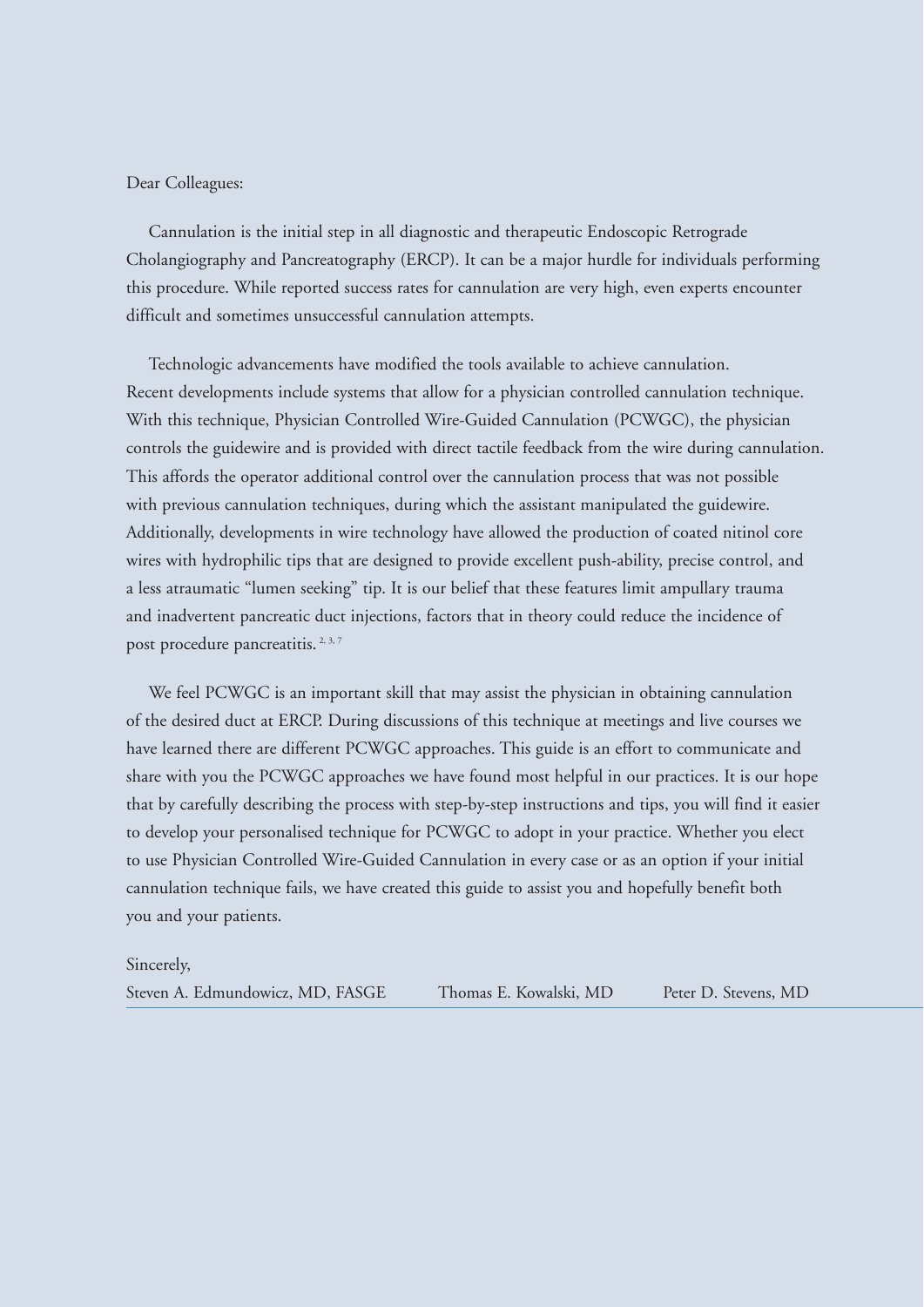

## TABLE OF CONTENTS

#### **Steven A. Edmundowicz, MD, FASGE** Professor of Medicine Chief of Endoscopy Washington University School of Medicine St. Louis, Missouri

#### **Thomas E. Kowalski, MD**

Associate Professor of Medicine Director, Gastrointestinal Endoscopy Thomas Jefferson University Philadelphia, Pennsylvania

#### **Peter D. Stevens, MD**

Assistant Professor of Clinical Medicine Columbia University College of Physicians and Surgeons Director of Endoscopy Director of Interventional Endoscopy Columbia University Medical Centre New York Presbyterian Hospital New York, New York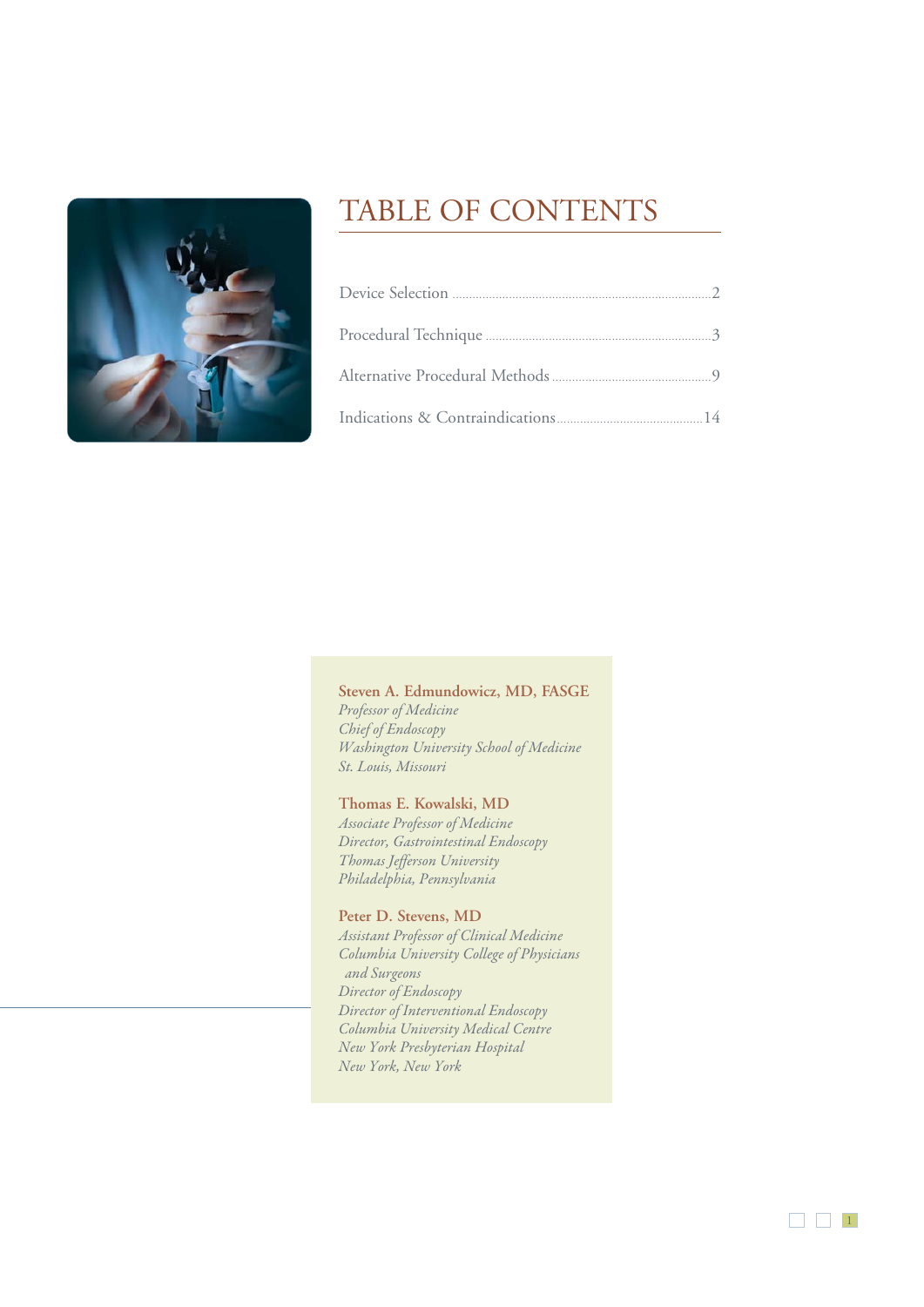## DEVICE SELECTION

When performing Physician Controlled Wire-Guided Cannulation (PCWGC), a short wire system is utilised. Two key accessories are essential for this technique—the guidewire and the catheter/sphincterotome through which the guidewire is loaded.

#### **Guidewire Selection**

When selecting a guidewire, specific characteristics assist in facilitating wireguided cannulation. It is recommended that a short, straight wire with a nitinol core and good tip flexibility be selected. The tip should be hydrophilic, soft and flexible, but not overly floppy. In most situations, a straight wire tip is preferred, but an angle tip wire may be useful in some situations. A 0.89 mm (0.35 in) wire is generally preferred for push-ability and stability.

#### **Catheter Selection**

Although the technique may be performed through a single-lumen catheter, for the majority of cases, it is most efficient to begin cases with a sphincterotome (pre-loaded with a guidewire) that is compatible with a short wire system. When choosing a sphincterotome for cannulation the cutting wire should be short to allow the scope to remain close to the papilla while changing the angulation of the sphincterotome. As such, the 20mm cutting wire may offer more acute angulation of the sphincterotome tip than the 30mm wire by facilitating operation close to the papilla while maintaining device stability. Different tip configurations of the sphincterotome may be useful. A tapered tip sphincterotome design may facilitate accurate positioning of the sphincterotome within the papillary orifice.







The devices represented are a Boston Scientific Hydra Jagwire® Guidewire and a Boston Scientific Autotome" Sphincterotome.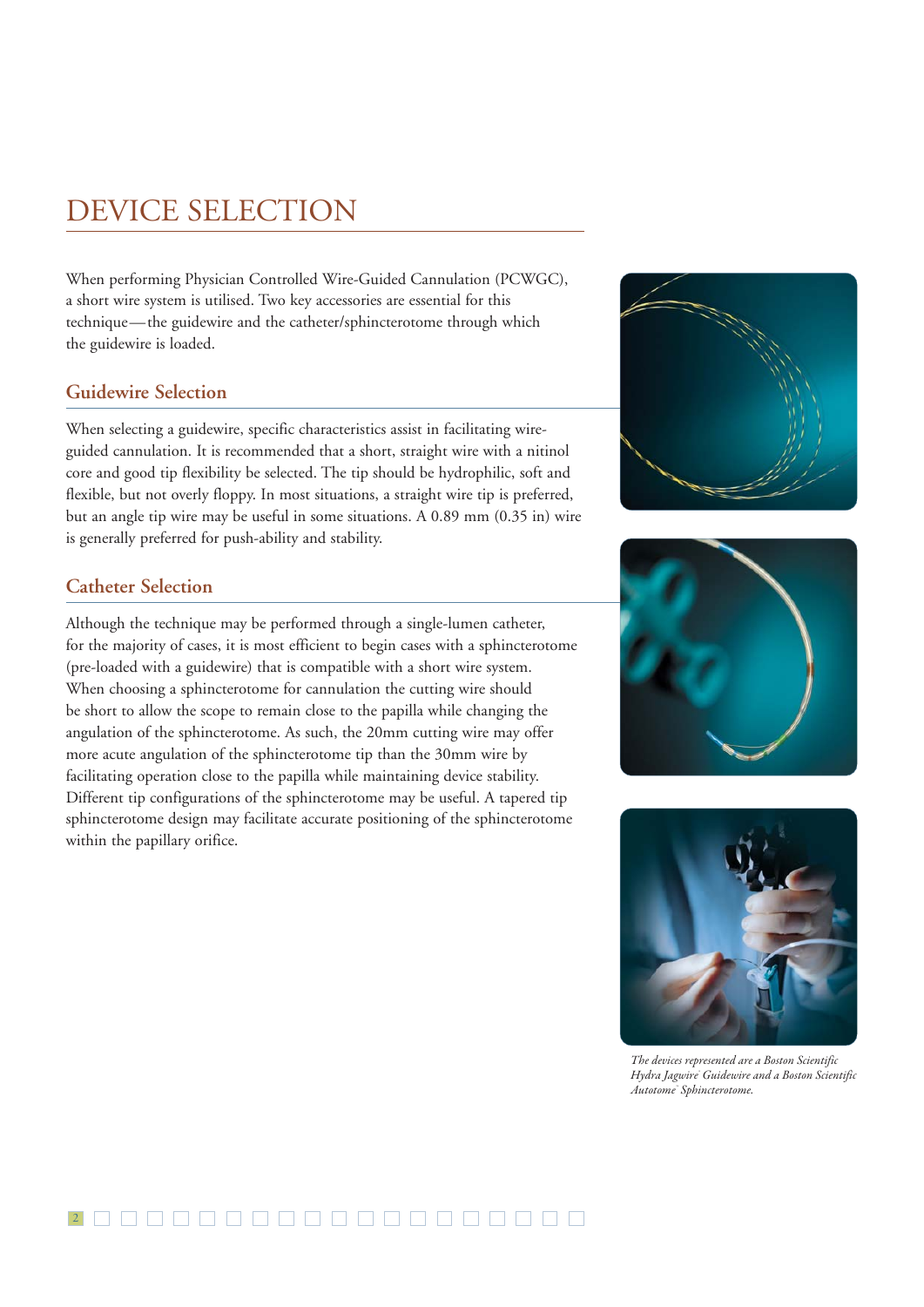## PROCEDURAL TECHNIQUE

- 1. A sphincterotome pre-loaded with a guidewire is prepared and passed through the endoscope and below the major papilla.<sup> $A$ </sup> (Figures 1, 2)
- 2. The guidewire is then "peeled" (removed from inside the cannula) from the insertion point, to a point on the sphincterotome just above the operating channel port (to allow manipulation by the physician.) (Figure 3)



Figure 1 – Sphincterotome, preloaded with guidewire, is inserted into scope.



Figure 2 – Sphincterotome and guidewire are passed into the major papilla.



Figure 3 – Guidewire is "peeled" with forefinger from sphincterotome (other hand holds sphincterotome and wire at device head).

ORIENTATION – Orientation to the major papilla is a key component of all cannulation attempts. Wire-guided cannulation requires the operator to place the **A** sphincterotome in the optimum cannulation position for cannulation but uses the wire instead of contrast or the tip of the sphincterotome to actually engage the bile or pancreatic duct.

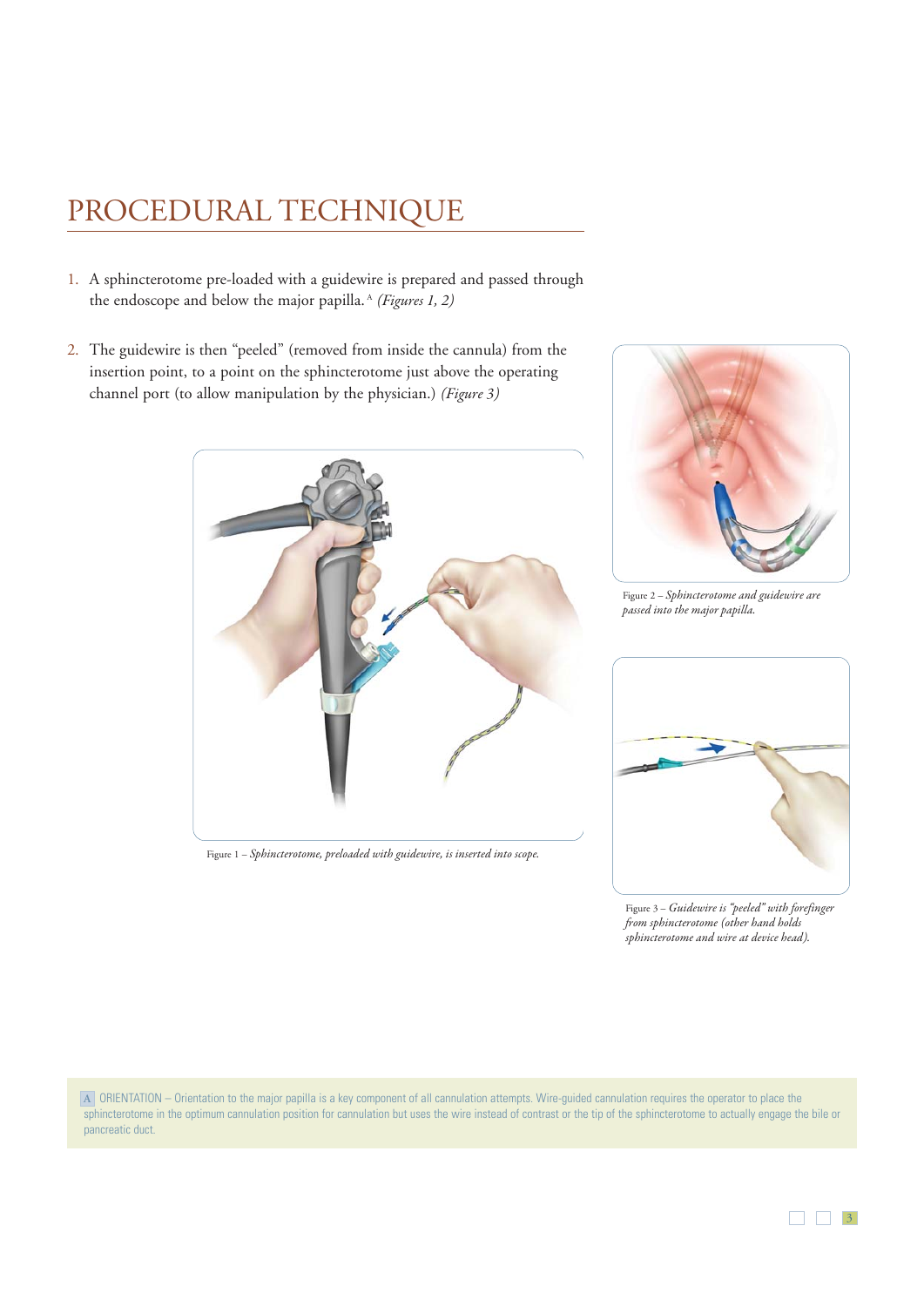## PROCEDURAL TECHNIQUE (cont.)

- 3. The guidewire is advanced by the physician to the end of the sphincterotome. The papilla is carefully inspected to determine the orifice and ideal angle of engagement. (Figure 4)
- 4. Once the papillary anatomy is determined, the sphincterotome is flexed until the tip is in alignment with the perceived orientation of the Common Bile Duct<sup>B</sup> (CBD). (Figure 5)
- 5. At this point, depending on physician preference, one of two approaches may be taken to obtain CBD entry with the wire:











VISUALISING THE ANATOMY – To conceptualise the process of deep cannulation with a wire, it may help to visualise passing the wire through multiple 1-2 mm **B**sections of duct, separated by muscular "rings." As each "ring" is passed, the angle of the wire may need to be reoriented to advance through the next "ring. Occasionally, all the "rings" line up and the wire slides directly into the duct of choice with the initial entry vector. Typically, however, multiple adjustments in wire angle, through scope and elevator positioning and flexing the sphincterotome, are necessary to achieve cannulation.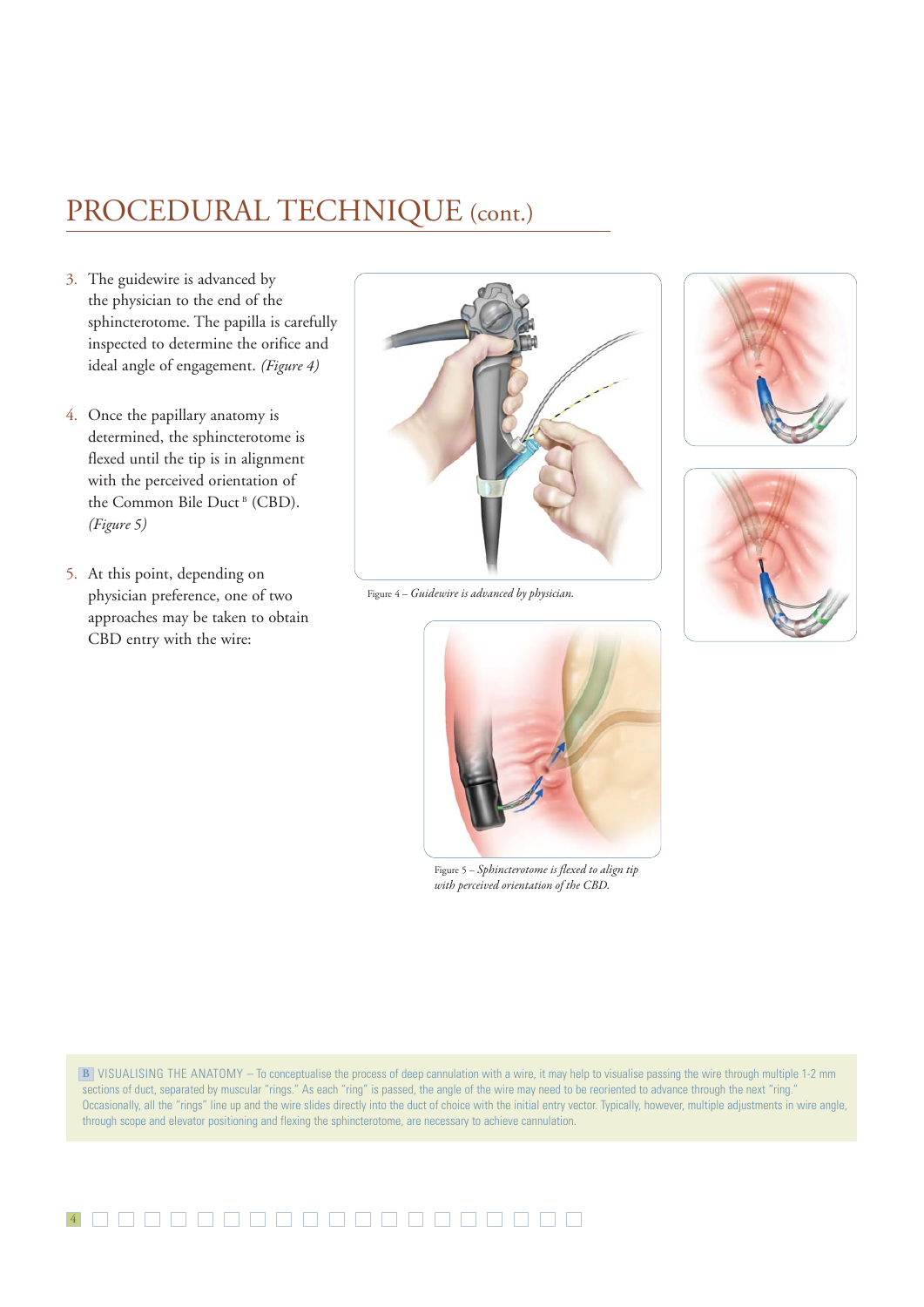#### Technique 1: Sphincterotome Outside the Ampullary Orifice

The guidewire is advanced gently into the papillary orifice and, under fluoroscopic guidance, manipulated into the bile duct. Once the wire advances beyond the papillary orifice, fluoroscopy can be activated and its position in the desired duct confirmed. If prompt and resistance-free passage into the bile duct does not occur, the guidewire is withdrawn and the angle of approach is changed—by manipulating the flex on the sphincterotome or changing the elevator or scope position.  $C, D$  (Figures 6, 7, 8)



Figure 6 – Cannulation of CBD with sphincterotome outside ampullary orifice.



Selective cannulation with the wire.



Figure  $7 - Side$  *view* Figure  $8 - En$  *face view* 

APPROACH TO THE AMPULLARY ORIFICE (Technique 1) – When using this technique, the guidewire is advanced out of the sphincterotome so that it extends **C** 2-5 mm beyond the sphincterotome tip toward the papillary orifice. In small motions, the wire is gently moved back and forth to help the operator further realise the vector of the wire in relationship to the major papilla and underlying duct systems. Small adjustments to the scope position and the sphincterotome tip position help to determine the desired angle of entry. The operator analyses the surface of the papilla to the point of entry. At times an orifice is clearly visible, but in other situations it is more difficult to determine. In this case, the surface of the papilla may provide clues for several putative openings. The tip of the wire is used to locate the orifice by gently touching the papilla, feeling and watching for the wire to slip into an orifice. Multiple gentle attempts to enter putative openings are made in succession as the operator changes the point of wire contact on the papilla to precisely target a specific point or to change to a new target. If prompt and resistance free passage into the bile duct does not occur, the guidewire is withdrawn and the angle of approach is changed by manipulating the flex on the sphincterotome or changing the elevator and/or scope position.

WIRE AS CANNULATION TOOL (Technique 1) – Commonly, the wire tip slips into the common channel at an angle that is not suited for deep cannulation of the **D**common bile duct. Multiple, subtle changes in direction of the wire are required to establish deep cannulation. Using the wire as the cannulation tool in this way allows for additional methods of altering the direction of the wire's tip. The first technique is to use the ampullary orifice as a fulcrum, and to "see-saw" the tip of the wire into a new direction. A second useful technique is to use the wall of the duct to carom the tip of the wire into a new vector. If a gentle bow forms in the wire, the tip of the cannula can be used to rotate the bow and new angles are discovered. At times, more stability is required to for deep cannulation of the CBD, so the endoscopist may "follow" the wire with the sphincterotome into the papilla. Once the tip of the sphincterotome engages the papilla approximately 1-2 mm, the sphincterotome is used as a steer-able conduit for the wire and the cannulation process is then identical to technique 2.

When using these wire cannulation techniques, it is essential to be gentle to avoid trauma to the papilla. One welcomed feature when keeping a short length of wire outside of the papilla, with technique 1, is that the wire itself can absorb excess forward pressure by bowing. Once no "free wire" is visible between the tome and the papilla, bowing is constrained by the duct walls and more force may be applied to the tip of the wire. CAUTION: If only 1 mm or less of the wire is out of the catheter the wire may act like a needle and pierce the epithelium, causing a false tract. This may be prevented by carefully monitoring the force on the wire using the excellent tactile feedback provided by the wire itself.

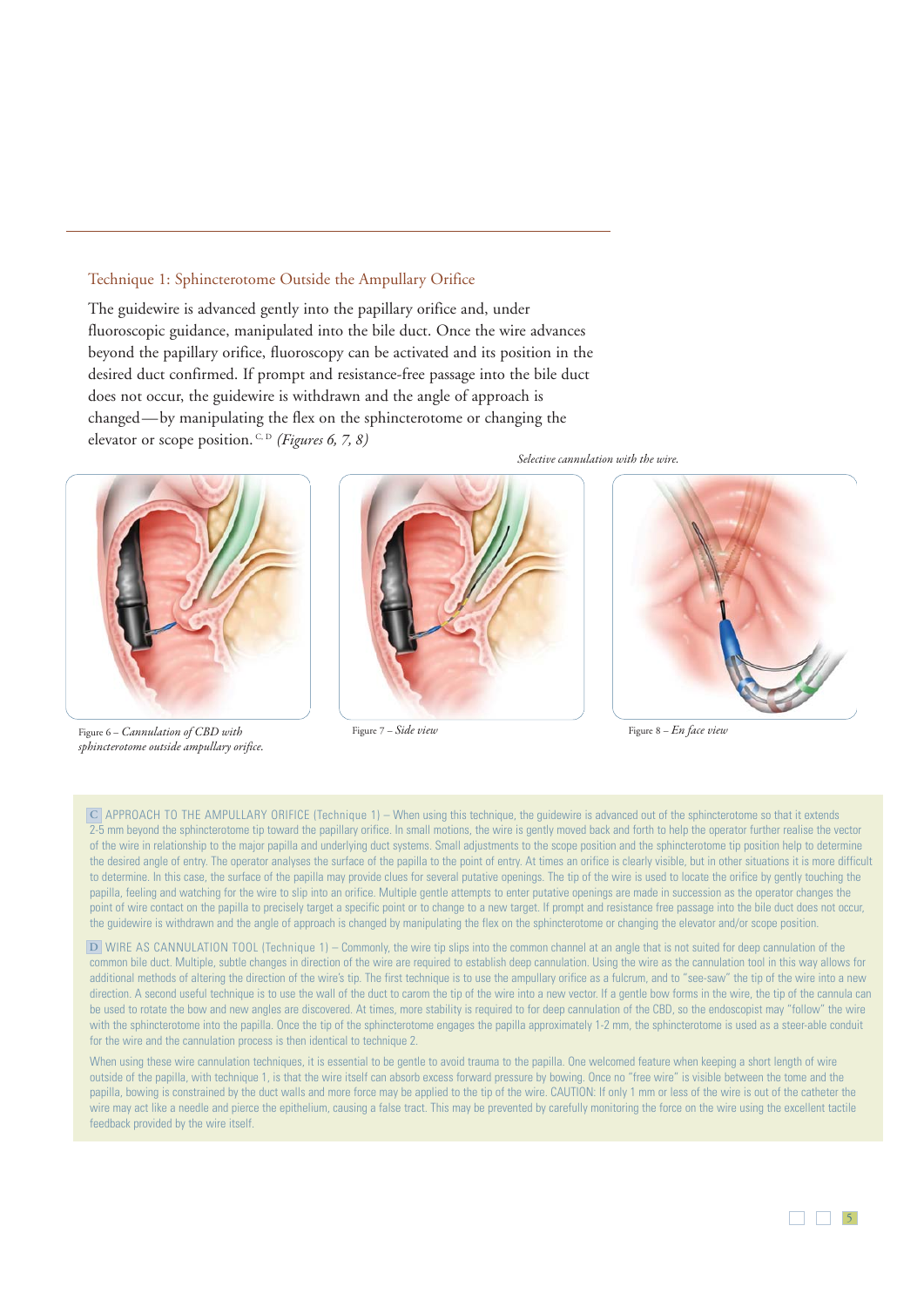## PROCEDURAL TECHNIQUE (cont.)

#### Technique 2: Sphincterotome Placed in Ampullary Orifice

Alternatively, the sphincterotome is inserted 1-2 mm into the ampullary orifice. The 1-2 mm limit keeps the tip of the sphincterotome within the common channel instead of pre-committing the wire, most often to the pancreatic duct. In this position, the sphincterotome is used as a conduit to support, angle and guide the wire. Thereafter, the focus is solely on the wire.<sup>E</sup> (Figures 9, 10, 11)



Figure 9 – Sphincterotome advanced 1-2 mm Figure 10 – Side view Figure 11 – En face view inside ampullary orifice.



Selective cannulation with sphincterotome 1-2 mm inside ampullary orifice.



TACTILE FEEDBACK AND VISUAL CUES (Technique 2) – During the cannulation process there is excellent tactile feedback between the tip of the wire and the **E** physician's fingers. If there is resistance against the wire, the physician stops advancing, withdraws the wire slightly, changes the orientation of the tip of the sphincterotome and then re-advances the wire, again only 1-3 mm. In this manner, the physician quickly and methodically tests numerous different orientations and angulations of the sphincterotome tip. From a visual standpoint, if the physician sees the sphincterotome moving back towards the duodenal lumen, too much pressure is being applied to the wire and advancement should stop. Fluoroscopy does not aid this technique. Instead, fluoroscopy distracts the physician's concentration from feeling the wire and from the orientation of the sphincterotome tip. The key to this technique is limiting wire movement to very short excursions. The bile duct and pancreatic duct are epithelialized channels that arise from a common channel. To facilitate success with this technique, a sphincterotome orientation that allows the wire to do the work of finding those channels must be achieved. Pushing into the papilla with the sphincterotome or the wire with any substantial force may traumatise the ampulla and kink or increase the angle between the common channel and the bile duct, making cannulation more difficult.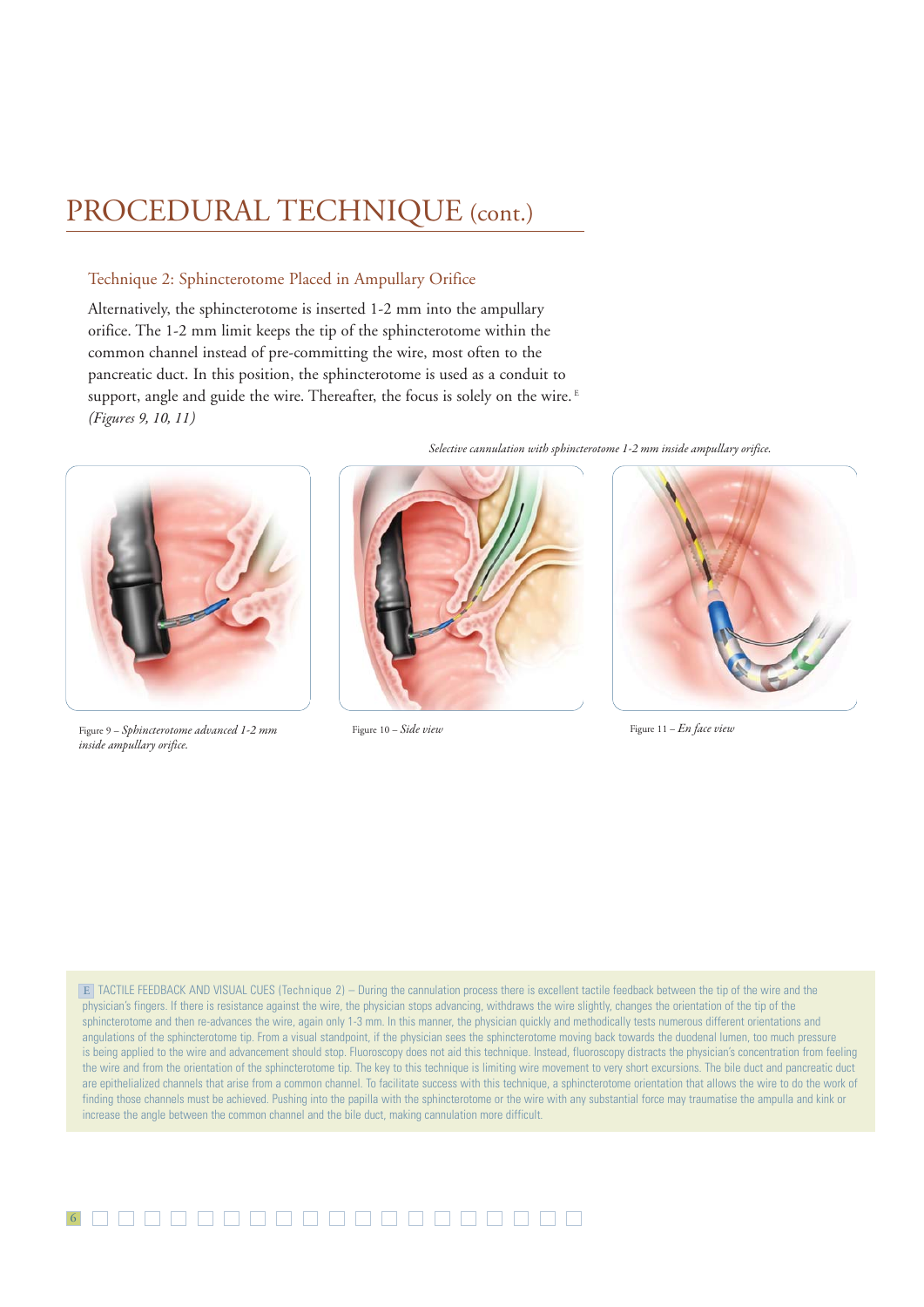### Wire Positioning Tips

### USING THE SCOPE FOR POSITIONING



Figure 12 – Scope is positioned for cannulation just below the papilla. Scope is put in "shortened position" and may be pushed inward and outward to facilitate sphincterotome positioning.



Figure 13 – Big wheel is rolled in "up" direction (counter-clockwise) to move scope toward ampulla or "down" (clockwise) to move scope away from ampulla. Small wheel facilitates movement to the left or right of papilla.

### USING THE SPHINCTEROTOME FOR POSITIONING

Sphincterotome flex may be used to adjust the position of the sphincterotome.







Figure 14 – Side view (technique 1) Figure 15 – En face view (technique 1) Figure 16 – Assistant flexes sphincterotome tip.

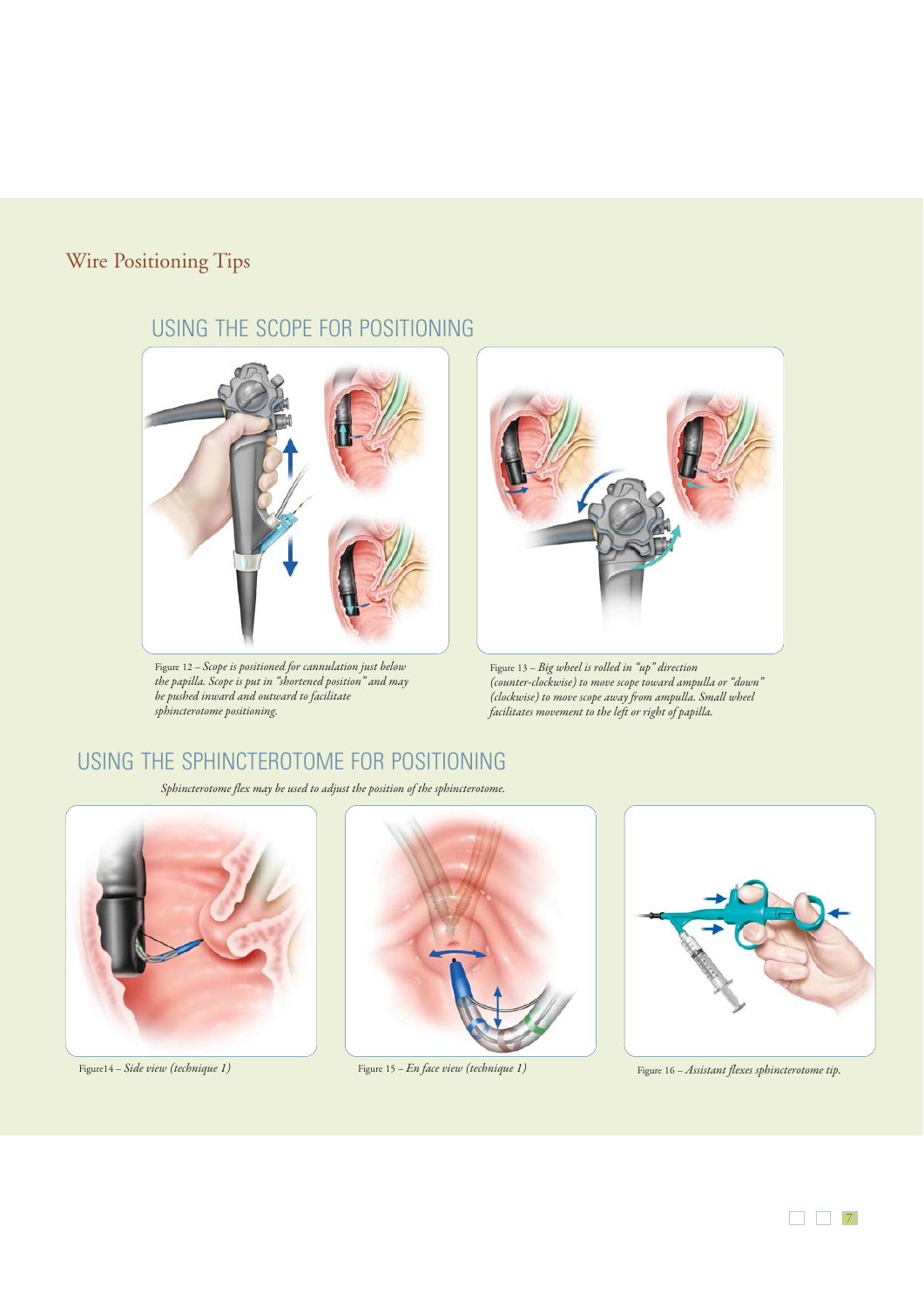## PROCEDURAL TECHNIQUE (cont.)

- 6. Regardless of which method is used to gain entry into the ampulla, the wire is then advanced 1-3 mm to gently probe the common channel until the tip of the wire finds an epithelialized channel and advances easily. Often the operator experiences tactile feedback from the guidewire that feels like a "give" or "pop" at this point.
- 7. Once the wire advances freely, fluoroscopy is checked to determine which duct has been entered and then the sphincterotome is advanced over the wire as desired. The guidewire is not forcefully manipulated and if any concern about the location of the guidewire develops the sphincterotome can be gently advanced over the guidewire and a small amount of contrast injected to delineate the anatomy. (Figure 17)
- 8. Once the guidewire is positioned into the desired duct, it is locked in place using the locking device, designed to prevent motion or losing access. The operator may proceed with the diagnostic and therapeutic goals of the procedure. (Figure 18)



(no contrast).\*



Figure 17 – Wire position confirmed under fluoroscopy Figure 18 – Guidewire is locked into place with locking device.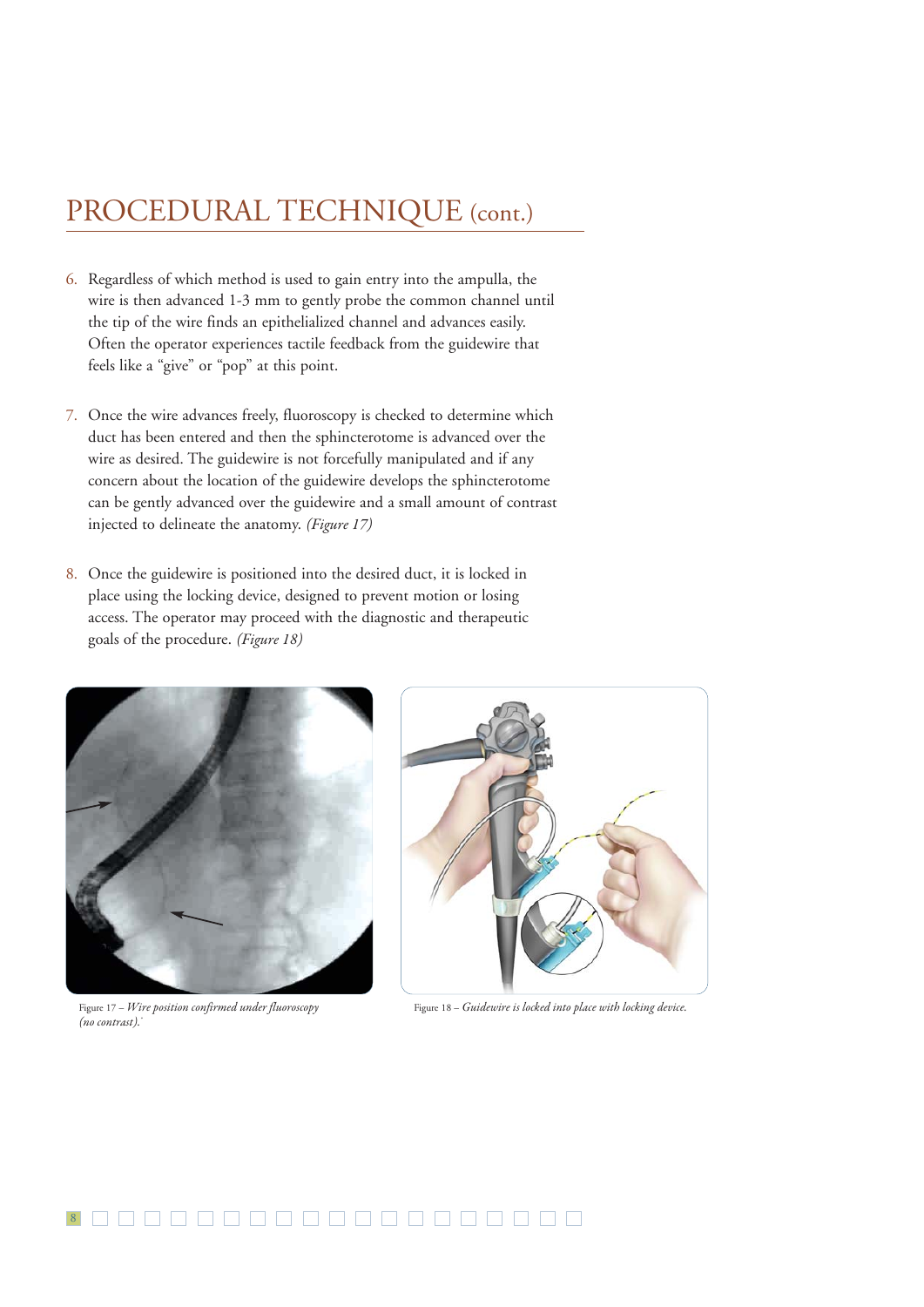## ALTERNATIVE METHODS

In some cases, technical and anatomical challenges will present or the physician may prefer to have an assistant manipulate the wire. If either of these situations arises, there are two alternative wire-guided cannulation methods to consider.

## DOUBLE WIRE METHOD

#### **Alternative method for technical or anatomical challenges**

If repeated attempts at cannulation result in continued wire placement in the pancreatic duct, a double wire technique may be used to facilitate bile duct cannulation. With this method, the guidewire is left in the pancreatic duct while a second guidewire is passed to cannulate the CBD. This technique may be especially useful before proceeding with more aggressive cannulation measures such as pancreatic duct stent placement or pre-cut sphincterotomy.

1. If this method is used, the pancreatic wire is advanced deep into the main pancreatic duct, if possible, so that the stiff portion of the wire is within the ampullary segment. Once the wire is advanced to the tail of the pancreas, it is locked in place and the sphincterotome is removed from the duodenoscope.<sup>F</sup> (Figures 19, 20)



Figure 19 – Guidewire is placed in Pancreatic Duct (PD).



Figure 20 – Guidewire placed in PD is locked into place with locking device.



PANCREATIC WIRE ADVANCEMENT – When advancing the wire in the pancreatic duct care must be taken not to advance a **F** wire in a straight conformation against resistance so as to avoid potential side branch perforation. If there is no resistance, the wire may be advanced to the tail of the pancreas with limited concerns of pancreatic injury. If the tip of the wire enters a side branch, continued gentle advancement may allow the wire to find the path of least resistance by folding on itself and adopting an alpha (or "safety") loop conformation. In the alpha loop conformation the wire is then advanced to the tail, typically without engaging any additional side branches. (Figure 21)

Figure 21 – Alpha loop in PD to facilitate passage.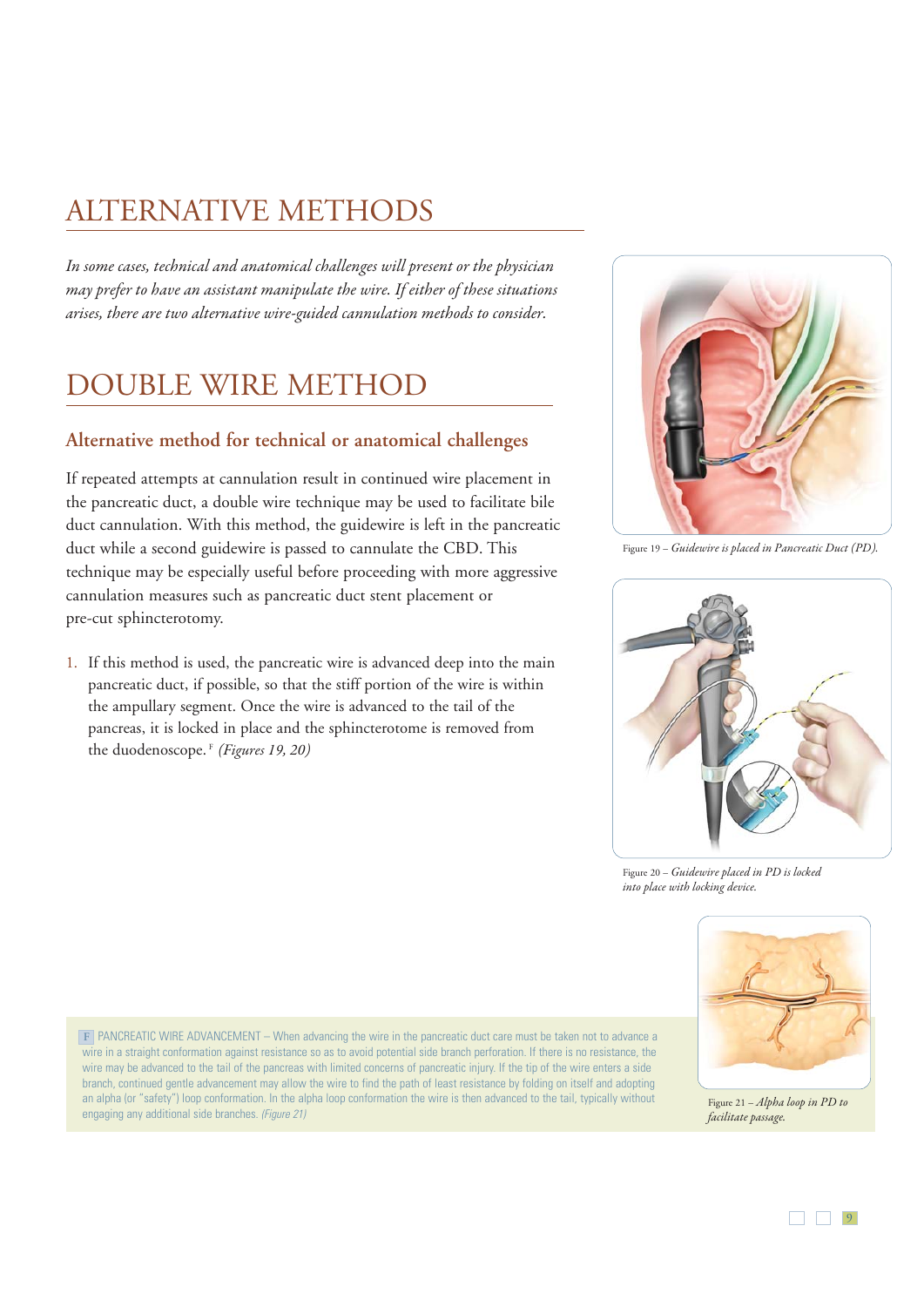## DOUBLE WIRE METHOD (cont.)

- 2. The sphincterotome is then re-loaded with a second short straight wire and advanced to the duodenum. (Figure 22)
- 3. Again, the wire is "peeled" from the insertion point to a point just above the instrument port to allow wire manipulation by the physician. (Figure 23)



Figure 22 – Sphincterotome (pre-loaded with a second guidewire) is inserted and passed again to the ampulla. First wire remains locked.



Figure 23 – Second guidewire is "peeled" with forefinger from sphincterotome for operator manipulation (other hand holds sphincterotome and wire at device head).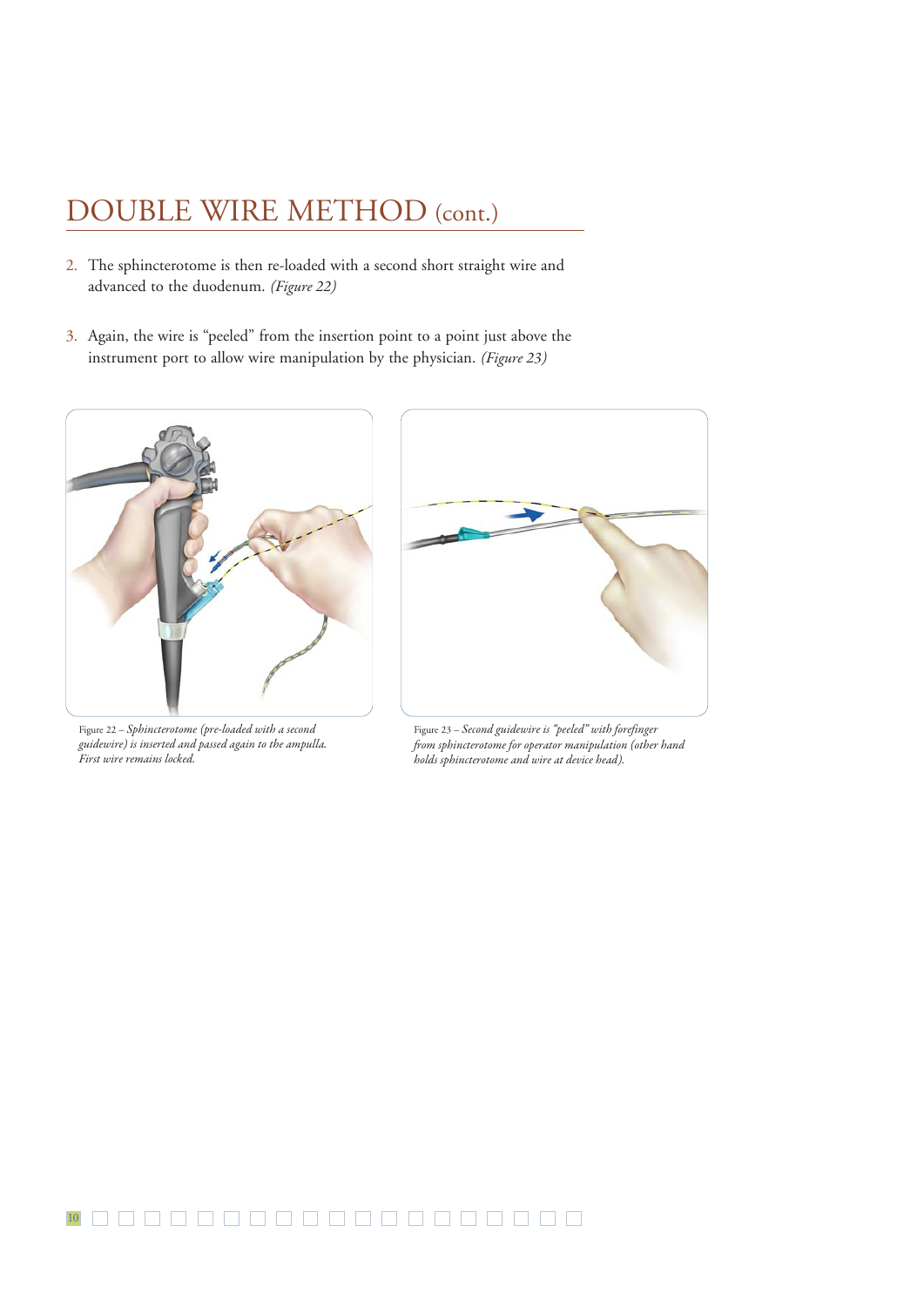- 4. The tip of the sphincterotome is manipulated to direct the guidewire slightly above and coming from the right to the left of the pancreatic wire. Using one of the two wire-guided cannulation techniques described in the first section of this guide, the second wire is used to gain access to the bile duct. <sup>G</sup> (Figures 24, 25, 26, 27)
- 5. Upon achievement of CBD cannulation, the second wire is locked into place using the external locking device, and the procedure is continued. Depending on the clinical situation and physician preference, the first wire may be removed, used for additional therapy, or locked into place until the end of the procedure for prophylactic pancreatic stent placement.



Figure 24 – Side view (technique 2)

Guidewire is positioned to perceived CBD orientation. Initial guidewire is still placed in PD.



Figure 25 – En face view (technique 2)



Figure 26 – Guidewires placed in CBD and PD. (technique 2)



Figure 27 – Fluoroscopy image of guidewire placement in CBD and PD. (technique 2)<sup>\*</sup>

PD WIRE INTENDED BENEFIT – The wire in the pancreas lengthens and stabilises the papilla facilitating biliary cannulation. If the intraduodenal biliary segment has **G** a "sigmoid" morphology the pancreatic wire straightens the "S-turn" again facilitating biliary cannulation.

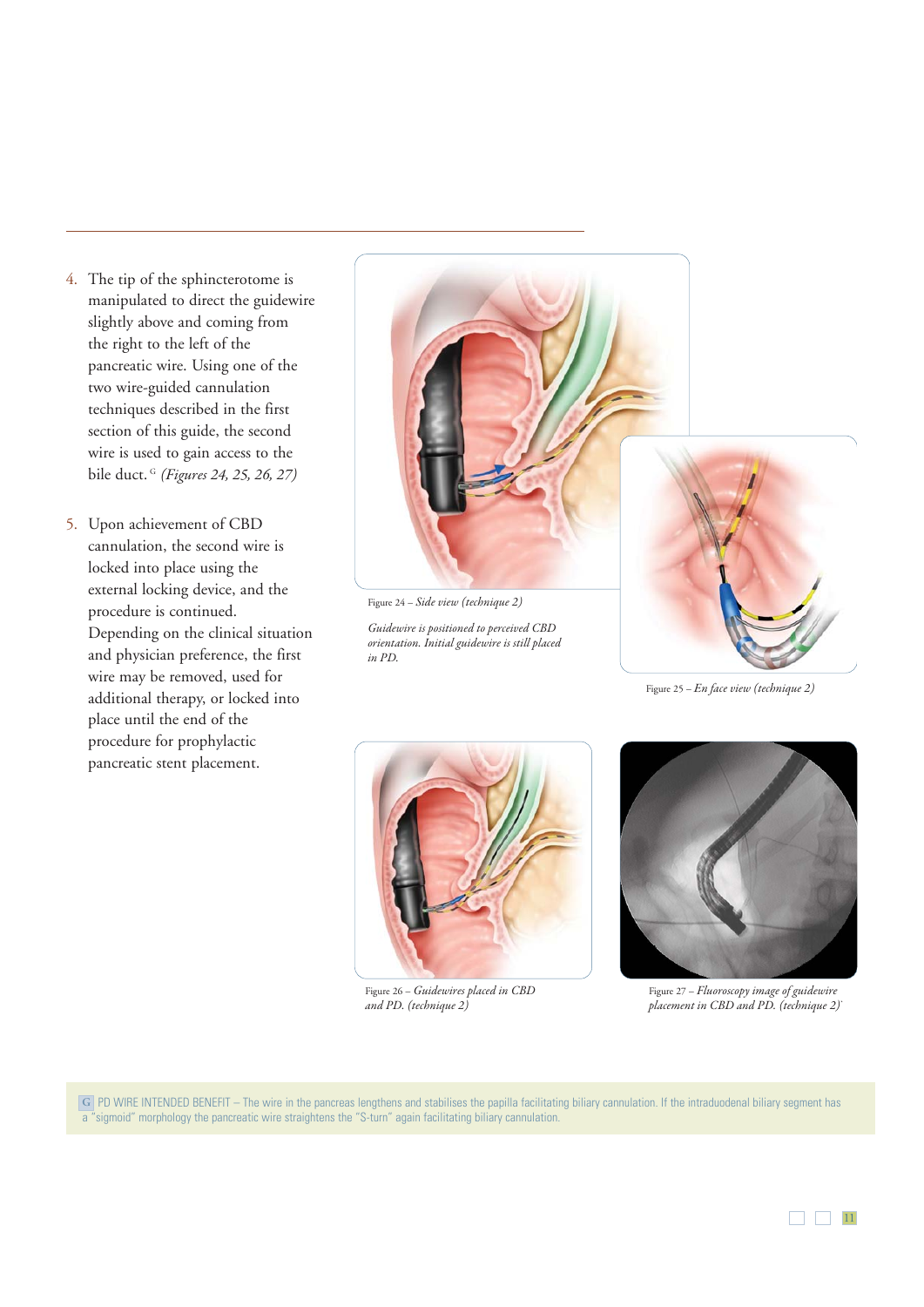## WIRE-GUIDED CANNULATION WITH STAFF ASSISTANCE

#### **Alternative Method – Assistant Maintains Wire Control**

While physician control of the guidewire provides immediate feedback and responsiveness during cannulation, some physicians are uncomfortable manipulating the guidewire in addition to the catheter and endoscope. In this setting, the physician and patient may still reap the benefit of wire guided cannulation with the assistant controlling the wire.

- 1. The sphincterotome is positioned by the physician just below (or in) the papillary orifice. (For details and illustrations, refer to the physician controlled wire-guided cannulation method.)
- 2. At the physician's direction, the wire is advanced into the desired duct by the assistant. H
- 3. Once the wire passes easily forward the fluoroscopy unit is activated and position confirmed. If it is the desired duct the sphincterotome can be advanced over the wire and contrast injected. The assistant should not advance the wire with excessive force. Once the wire advances 2-3 cm the assistant should hold the wire in place and check the position with fluoroscopy.
- 4. Once the desired duct is cannulated, the guidewire is locked into place and the procedure continued.

H | IMPORTANCE OF COMMUNICATION – Careful and clear communication between the physician and assistant while monitoring the fluoroscopic and video images can lead to successful cannulation of the desired duct. Using this method allows the physician to focus on making small incremental changes in the angulation and direction of the cannulating device, while the assistant can gently probe the orifice with the guidewire.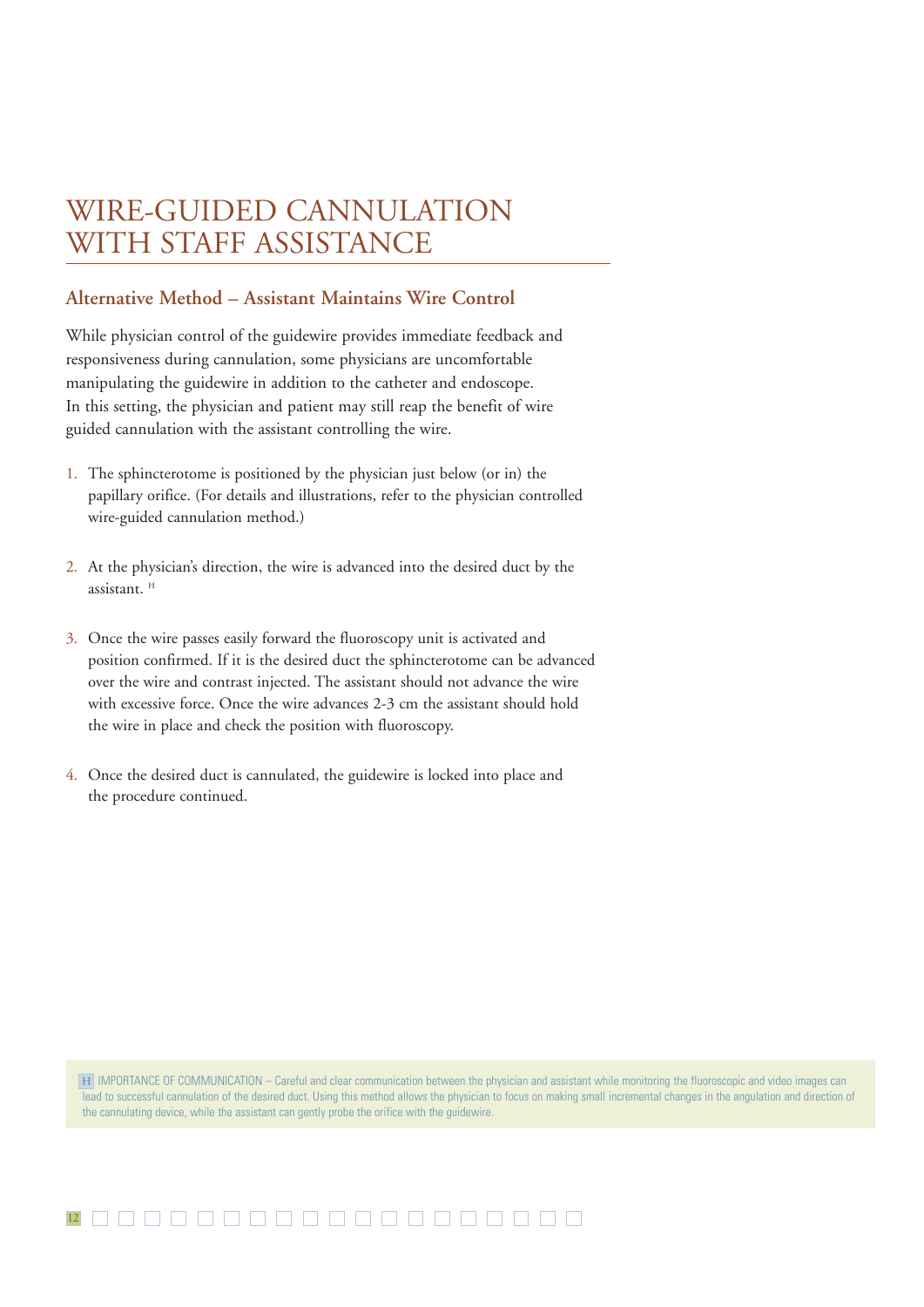#### Resource List

To learn more about wire-guided cannulation, below is a list of published literature on this topic for your reference.

- 1. Freeman ML, DiSario JA, Nelson DB et al. Risk factors for post-ERCP pancreatitis: a prospective, multicenter study. Gastrointestinal Endoscopy 2001; 54:425-434.
- 2. Johnson KG, Geenen JE, Johanson JF et al. Evaluation of post-ERCP pancreatitis: potential causes noted during a controlled study of differing contrast media. Gastrointestinal Endoscopy 1997; 46:217-222.
- 3. Freeman ML and Guda NM. Prevention of post-ERCP pancreatitis: a comprehensive review. Gastrointestinal Endoscopy 2004; 59:845-864
- 4. Maede S, Hayashi H, Hosokawa O, et al., Prospective randomised pilot trial of selective biliary cannulation using pancreatic guide-wire placement. Endoscopy 2003; 35:721-724.
- 5. Lella F, Bagnolo F, Columbo E, and Bonassi U. A simple way of avoiding post ERCP pancreatitis. GI Endoscopy 2004; 59:830-834.
- 6. Gyokeres T, Duhl J, Varsanyi M, et al., Double guidewire placement for endoscopic pancreaticobiliary procedures. Endoscopy 2003; 35:95-96.
- 7. Freeman ML, Nalini M, and Guda NM. ERCP Cannulation: A Review of Reported Techniques. Gastrointestinal Endoscopy 2005; 61:112-125